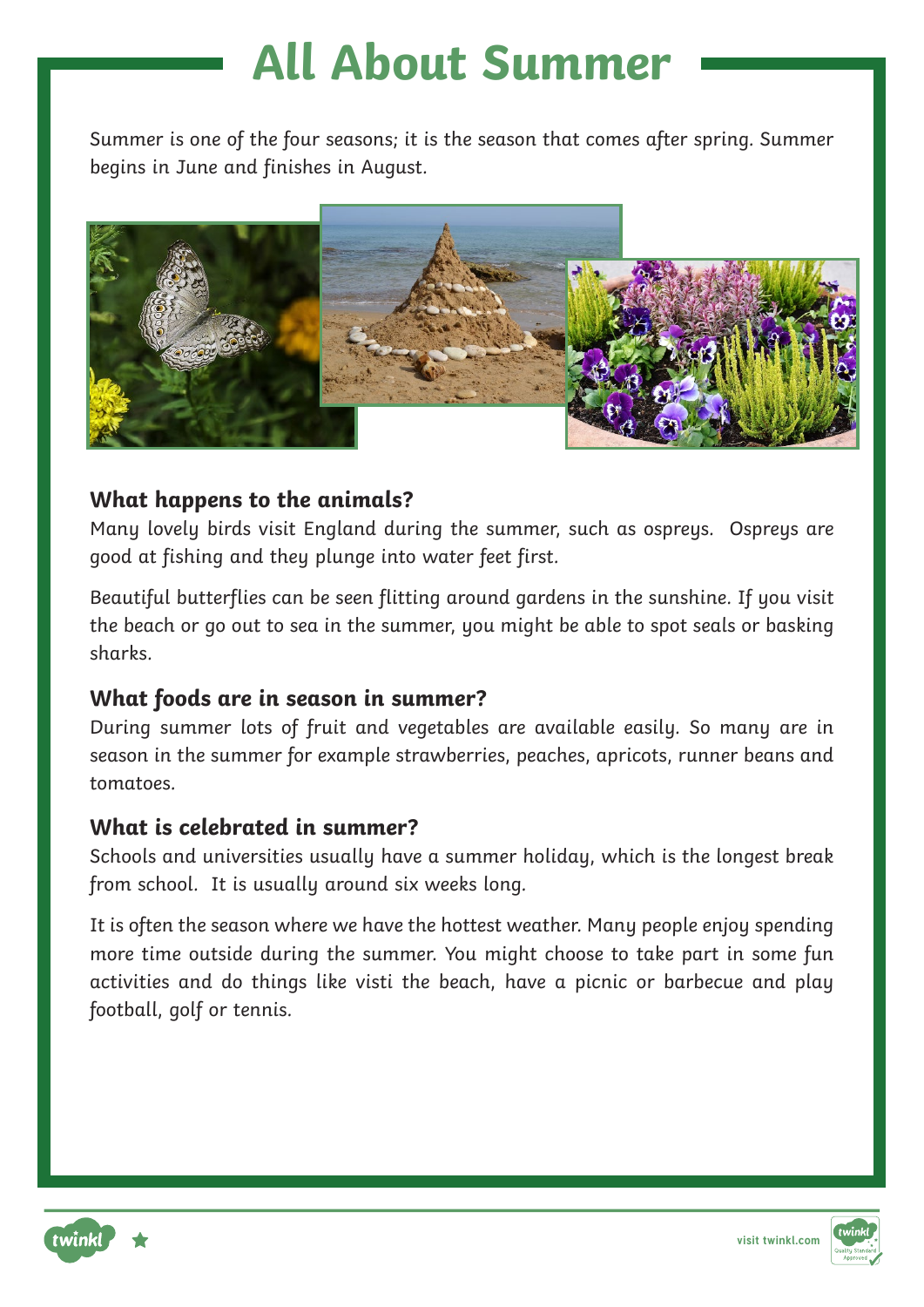- 1. In which month does summer begin?
- 2. In which month does summer end?
- 3. What is an osprey?
- 4. What are ospreys amazing at?
- 5. What can be seen flying around gardens in the sunshine in summer?
- 6. Write the name of two foods that are in season in summer.
- 7. Which holiday is in summer?
- 8. How long is the holiday?
- 9. Name 2 activities you could take part in during the summer.



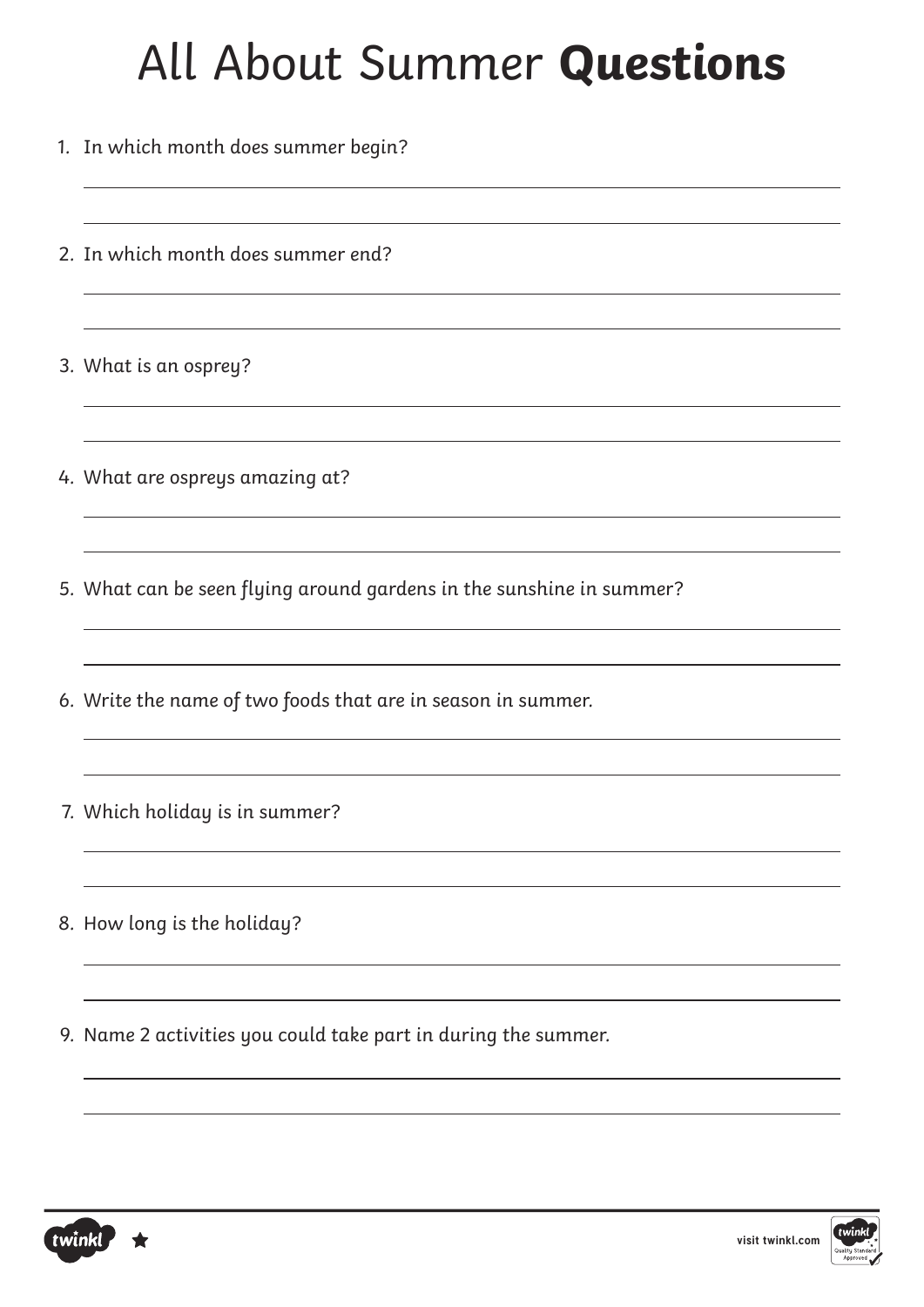# All About Summer **Answers**

- 1. In which month does summer begin? **Summer begins in June.**
- 2. In which month does summer end? **Summer ends in August.**
- 3. What is an osprey? **An osprey is a bird of prey.**
- 4. What are ospreys amazing at? **Ospreys are amazing at fishing.**
- 5. What can be seen flying around gardens in the sunshine in summer? **Butterflies can be seen flitting around the gardens in the sunshine.**
- 6. Write the name of two foods that are in season in summer. **Accept any two: Strawberries, peaches, apricots, runner beans and tomatoes are in season in summer.**
- 7. Which holiday is in summer?

**The summer holiday from school happens in summer.**

- 8. How long is the holiday? **Summer holidays are usually around six weeks long.**
- 9. Name two activities you could take part in during the summer. **Accept any two: You could visit the beach, have a picnic or barbecue and play football, golf or tennis.**

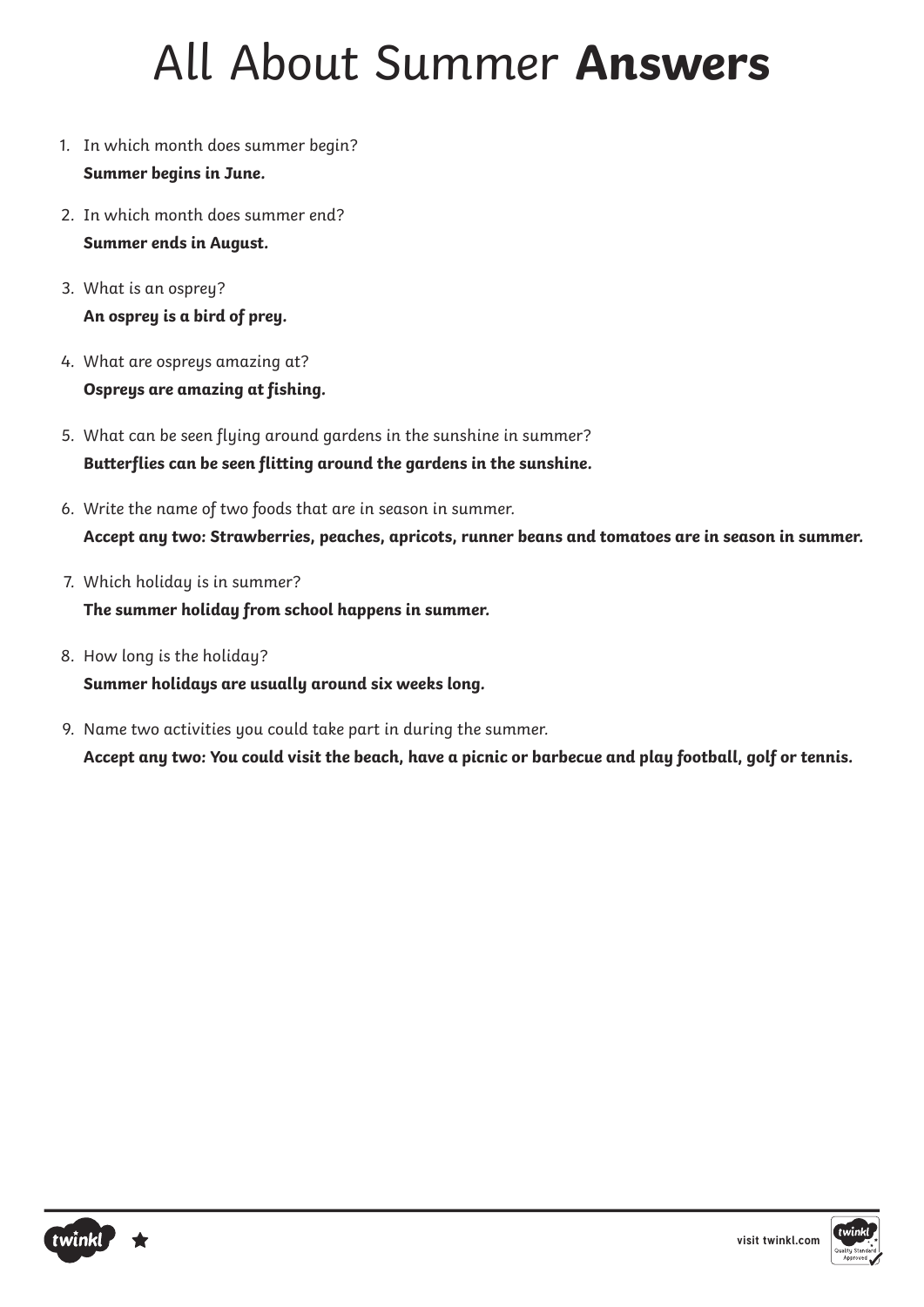Summer is one of the four seasons; it is the season that comes after spring. In summer, the days are the longest and nights are the shortest. It is also the hottest season. Summer begins in June and finishes in August.



### **What happens to the animals?**

Many lovely birds visit England during the summer, such as ospreys. Ospreys are birds of prey that can typically be found near the sea and freshwater. They are amazing fishers and they plunge into water feet first.

Beautiful butterflies can be seen flitting around gardens in the sunshine.

If you visit the beach or go out to sea in the summer, you might be able to spot seals or basking sharks. If you carefully search a rockpool, you may be able to find small fish such as goby, butterfish, blenny or pipefish.

### **What foods are in season in summer?**

During the summer lots of fruit and vegetables are available locally, which is great and helps support farmers. So many are in season in the summer, for example strawberries, peaches, apricots, runner beans and tomatoes.

### **What is celebrated in summer?**

Schools and universities usually have a summer holiday, which is the longest break from school. It is usually around six weeks long.

Because it is often the season where we have the hottest weather, many people enjoy spending more time outside during the summer. You might choose to take part in some fun activities and do things like visit the beach, have a picnic or barbecue and play football, golf or tennis. Games was held in 1896 and the event occurs every four years. The first Summer Olympic Games was held in 1896 and the event occurs every four years.



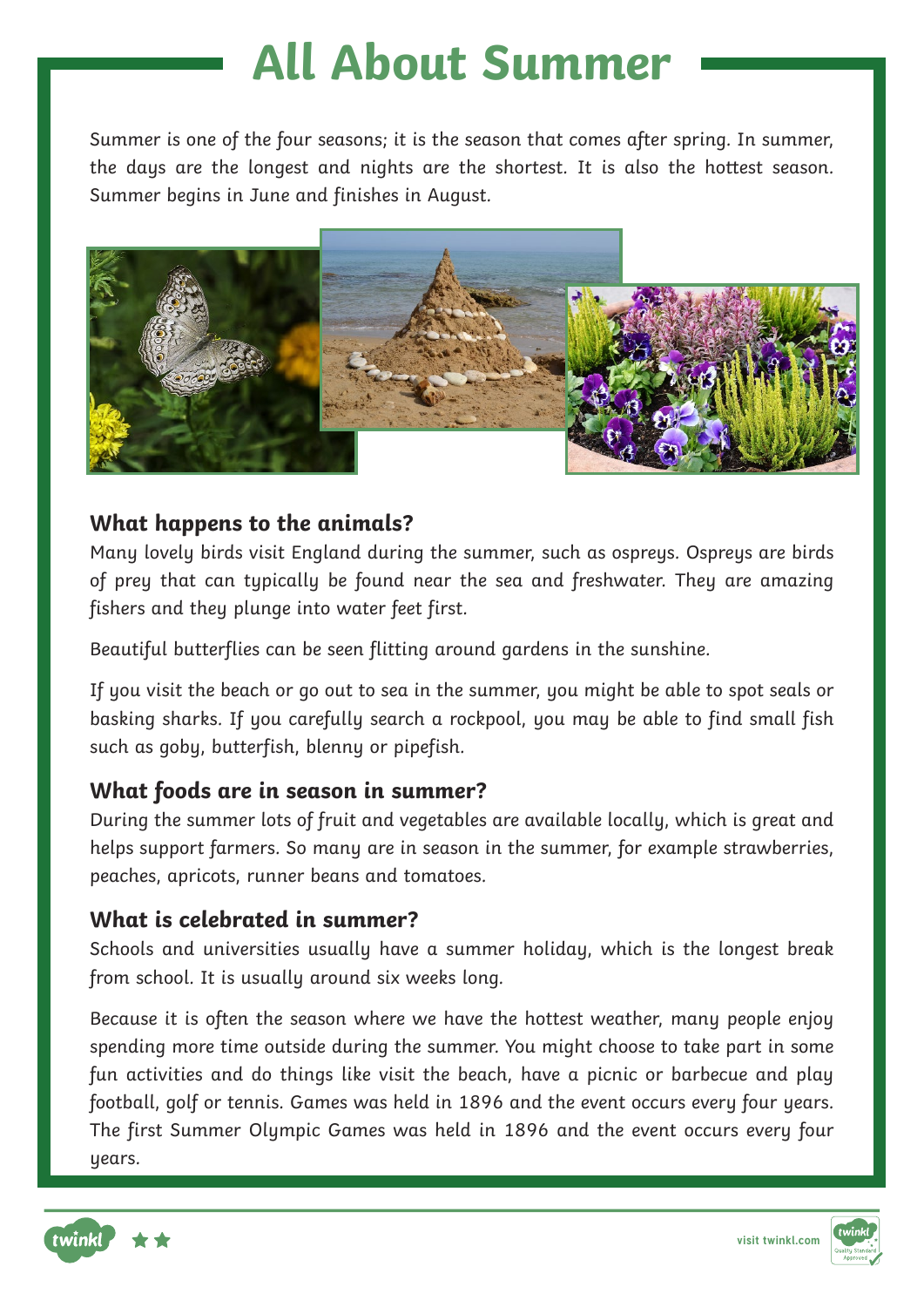- 1. What are the days like in summer?
- 2. When does summer begin and end?
- 3. What is an osprey?
- 4. What are ospreys amazing at?
- 5. What can be seen flitting around gardens in the sunshine in summer?
- 6. List three foods that are in season in summer.
- 7. How long is the summer holiday?
- 8. Name three activities you could take part in during the summer?
- 9. Which sporting event is usually held in the summer?



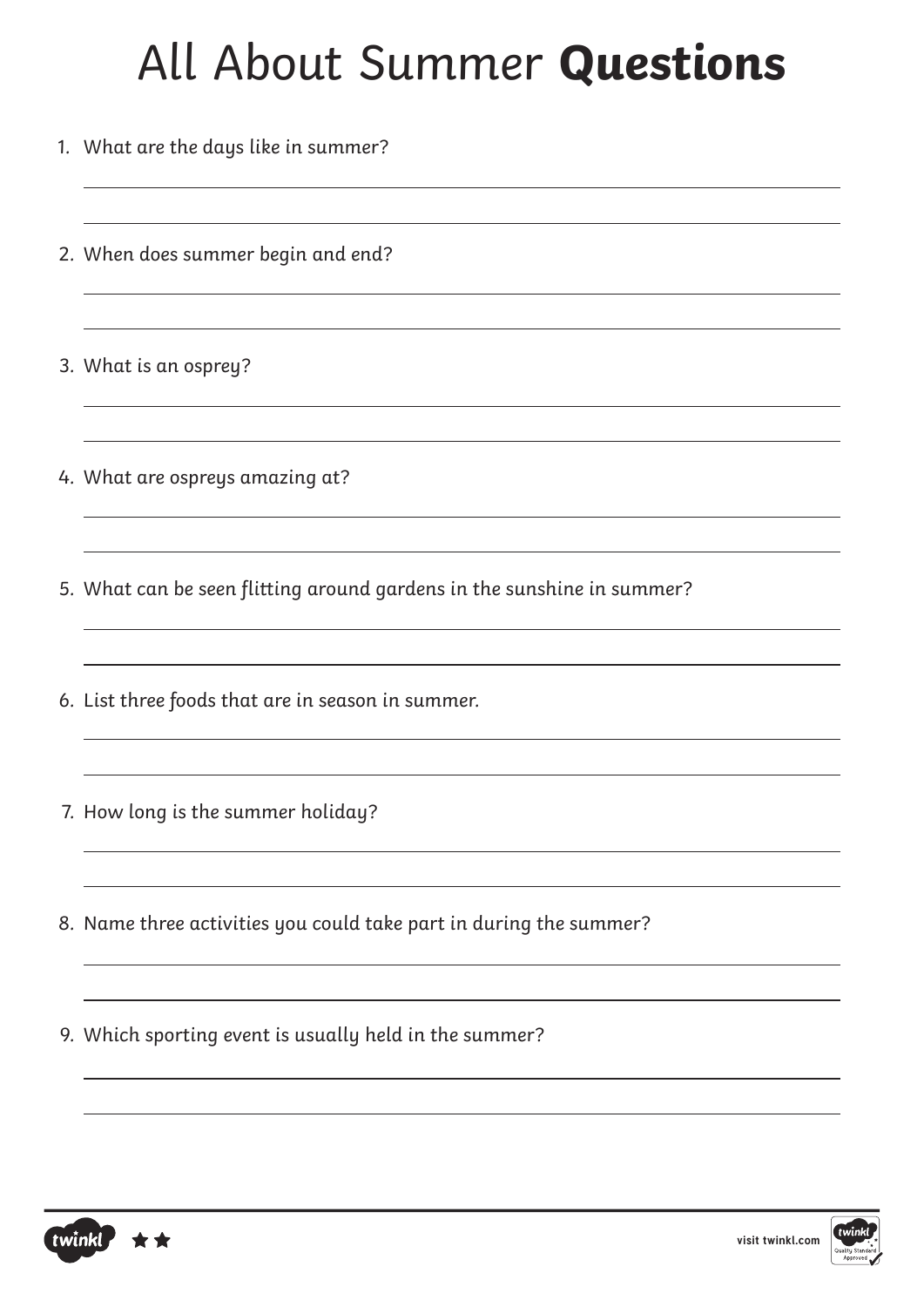## All About Summer **Answers**

- 1. What are the days like in summer? **The days in summer are the longest.**
- 2. When does summer begin and end? **Summer begins in June and ends in August.**
- 3. What is an osprey? **An osprey is a bird of prey.**
- 4. What are ospreys amazing at? **Ospreys are amazing at fishing.**
- 5. What can be seen flitting around gardens in the sunshine in summer? **Butterflies can be seen flitting around the gardens in the sunshine.**
- 6. List three foods that are in season in summer. **Accept any three: Strawberries, peaches, apricots, runner beans and tomatoes are in season in summer.**
- 7. How long is the summer holiday? **Summer holidays are usually around six weeks long.**
- 8. Name three activities you could take part in during the summer? **Accept any three: You could visit the beach, have a picnic or barbecue and play football, gold or tennis.**
- 9. Which sporting event is usually held in the summer? **The Summer Olympic Games are usually held in the summer.**



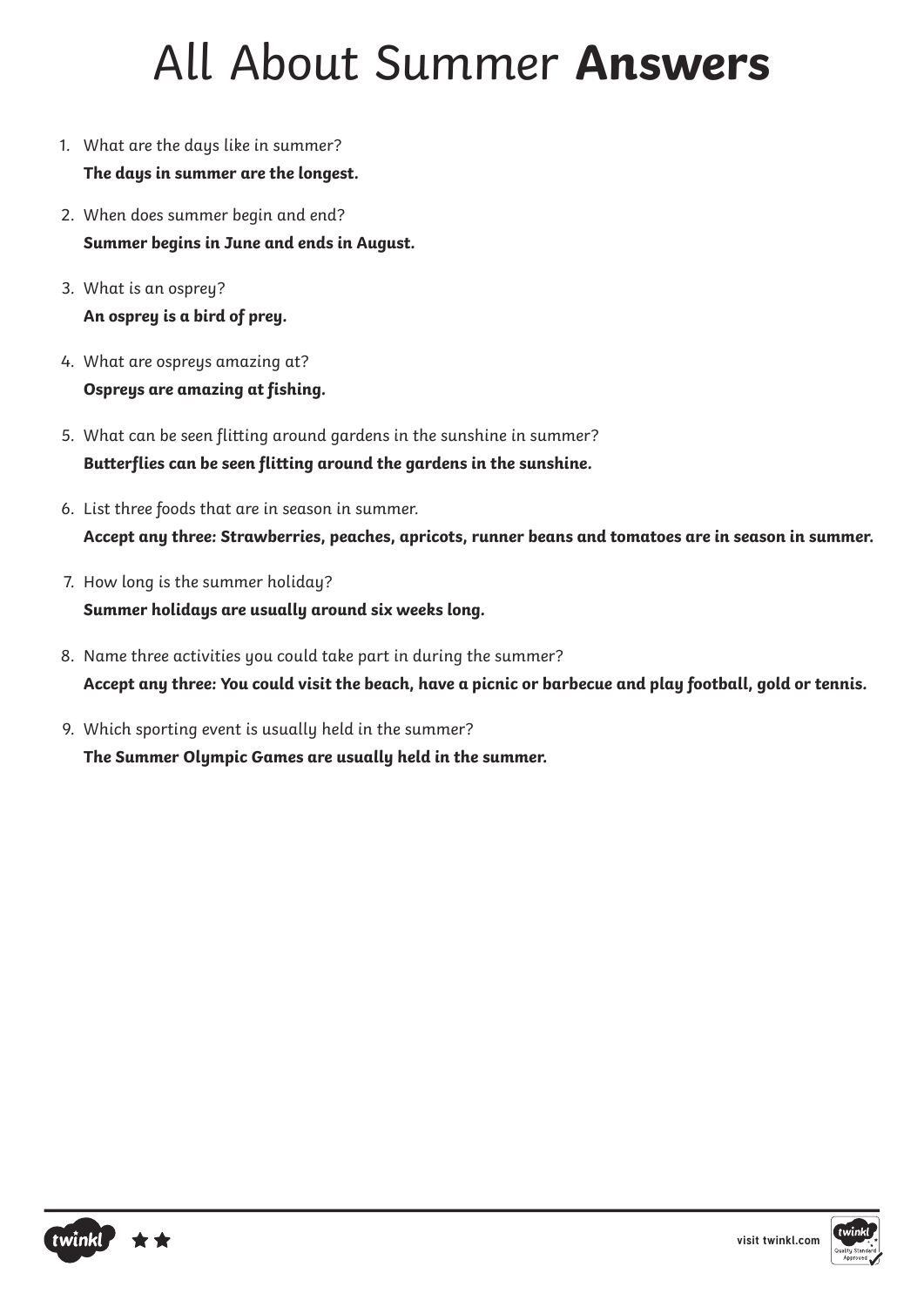Summer is one of the four seasons; it is the season that comes after spring. In summer, the days are the longest and nights are the shortest. It is also the hottest season. Summer begins in June and finishes in August.



### **What happens to the animals?**

Many lovely birds visit England during the summer, such as ospreys. Ospreys are birds of prey that can typically be found near the sea and freshwater. They are amazing fishers and they plunge into water feet first to catch fish.

Beautiful butterflies can be seen flitting around gardens in the sunshine. They go through a four-stage life cycle: egg, caterpillar, pupa and winged adult.

If you visit the beach or go out to sea in the summer, you might be able to spot seals or basking sharks. If you carefully search a rockpool, you may be able to find small fish such as goby, butterfish, blenny or pipefish.

#### **What foods are in season in summer?**

During the summer lots of fruit and vegetables are available locally, which is great and helps support farmers. So many are in season in the summer, for example strawberries, peaches, apricots, runner beans and tomatoes.

### **What is celebrated in summer?**

Schools and universities usually have a summer holiday, which is the longest break from school. It is usually around 6 weeks long. Because it is often the season where we have the hottest weather, many people enjoy spending more time outside during the summer. You might choose to take part in some fun activities and do things like visit the beach, have a picnic or barbecue and play football, golf or tennis.

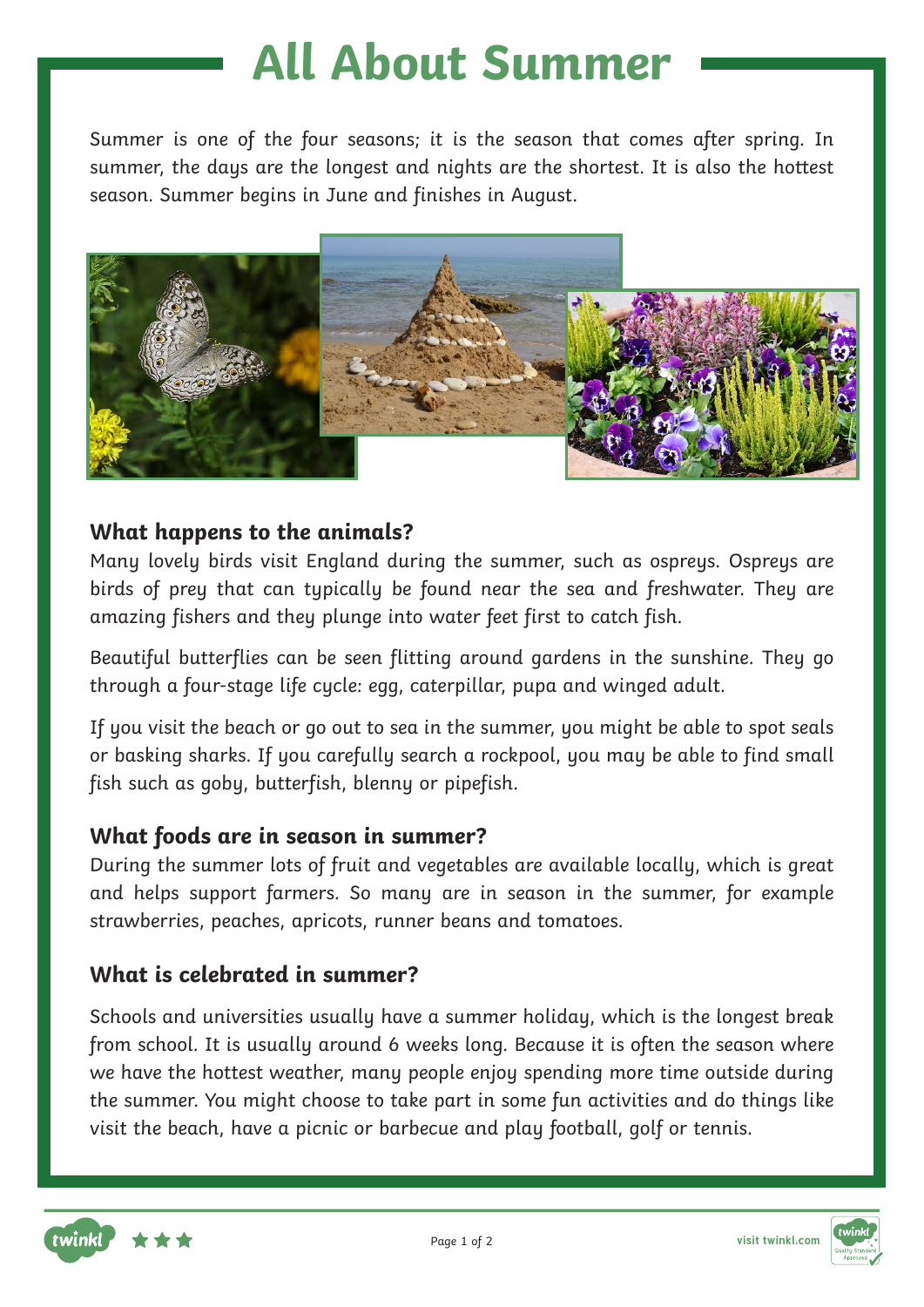There are also water sports available including swimming, water skiing, surfing, body boarding and wake boarding.

The Summer Olympic Games are usually held in August. The first Summer Olympic Games was held in 1896 and the event occurs every four years. This is an international multi-sport even where over 10,000 competitors represent many different countries and compete to win gold, silver and bronze medals.





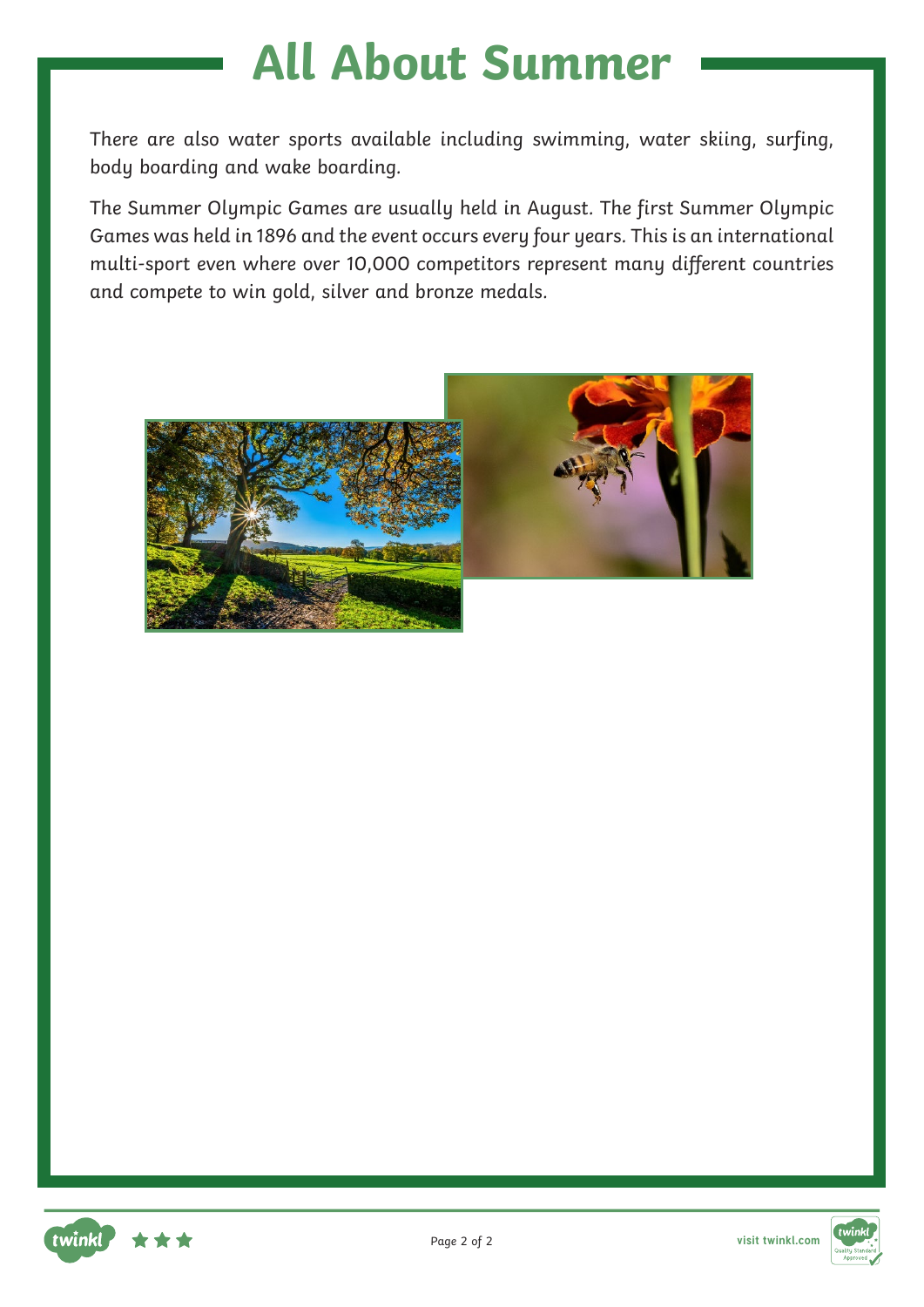- 1. What are the days and nights like in this season?
- 2. What can butterflies be seen doing in summer and where?
- 3. What is an osprey?
- 4. What are ospreys good at and how do they do it?
- 5. List five goods that are in season in summer?
- 6. Name two activities and three water sports you could take part in during the summer.

<u> 1980 - Johann Barbara, martxa a</u>

- 7. Which sporting event is usually held in the summer?
- 8. When was this event first held and how often does it occur?
- 9. What type of event is it?



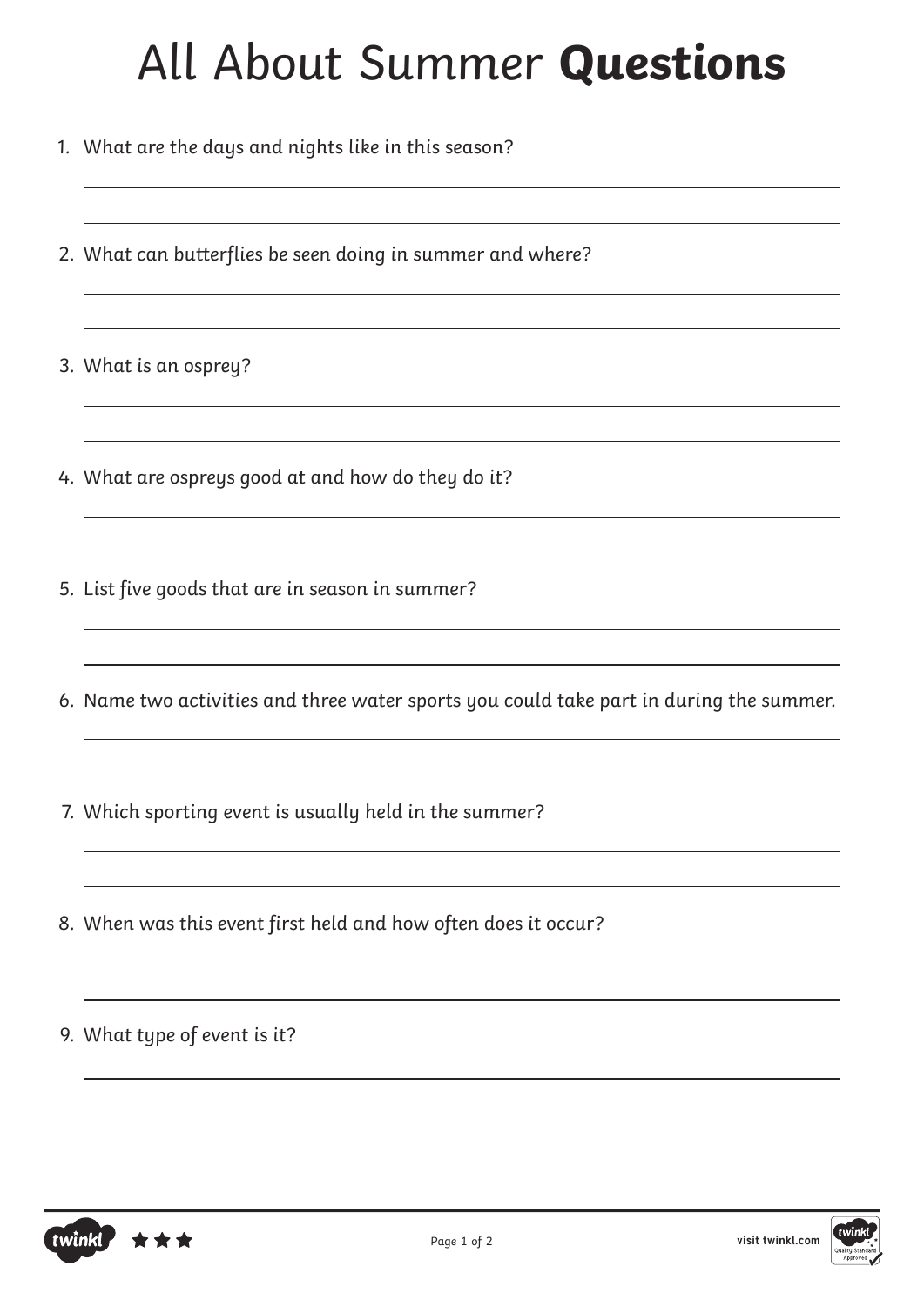10. Who takes part and what do they win?